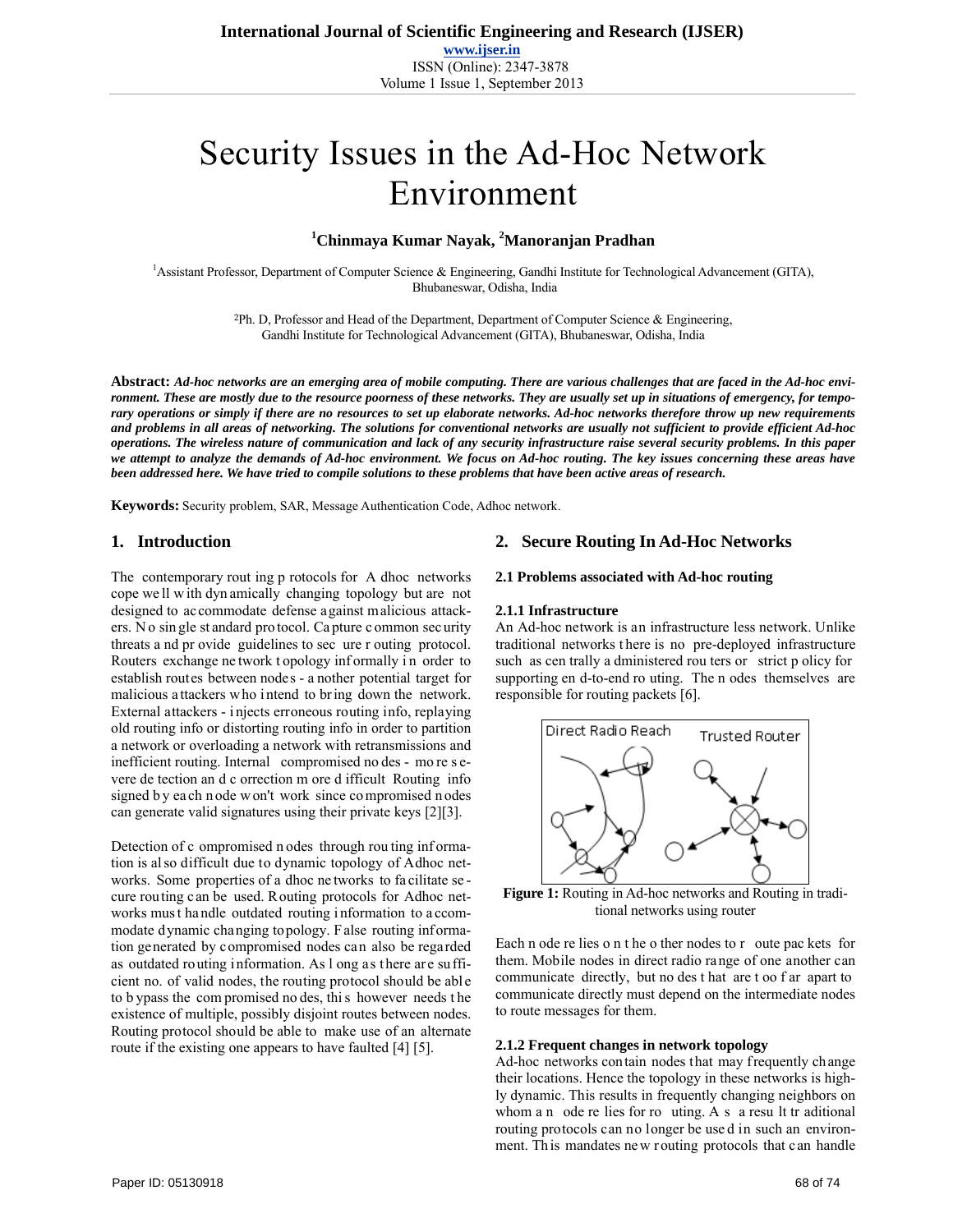the dynamic topology by facilitating fresh route discoveries.

#### **2.1.3 Problems associated with wirelesscommunication**

As the com munication is through w ireless me dium, it is possible for any intruder t o tap the c ommunication easily. Wireless c hannels offer p oor protec tion an d ro uting r elated control messages can be tampered. The wireless medium is susceptible to sig nal interference, ja mming, eavesdropping and distortion [6]. An intruder can easily eavesdrop to know sensitive rou ting information or jam the s ignals to prevent propagation of rou ting i nformation or w orse i nterrupt m essages and distort them to m anipulate routes. Routing protocols should be well adopted to handle such problems.

#### **2.1.4 Problems with existing Ad-hoc routing protocols**

#### **2.1.4.1 Implicit trust relationship between neighbors**

Current Ad-hoc routing protocols inherently trust all participants. Most Ad-hoc r outing protocols ar e co operative b y nature and de pend on ne ighboring n odes to r oute packets. This naive trust model allows malicious nodes to paralyze an Ad-hoc network by inserting erroneous routing updates, replaying old messages, changing routing updates or advertising incorrect routing information. While these attacks are possible in fixed network as well, the Ad-hoc environment magnifies this makes detection difficult [7].

#### **2.1.4.2 Throughput**

Ad-hoc ne tworks m aximize t otal network t hroughput b y using all available nodes for routing and forwarding. However a node may misbehave by agreeing to forward packets and the n fa iling to do so, because it is ove rloaded, selfish, malicious or broken.



**Figure 2:** Forwarding packet by a malicious node

Misbehaving nodes can be a significant problem [8] [9]. Although th e average lo ss in th roughput due to misb ehaving nodes is not too high, in the worst case it is very high.

#### **2.1.4.3 Attacks Using Modification of Protocol Fields of Messages**

 Current routing protocols assume that nodes do not alter the protocol fields of m essages passed among no des. R outing protocol p ackets c arry i mportant control information that governs the b ehavior of da ta t ransmission i n Ad-hoc n etworks. Since the level of trust in a traditional A d-hoc network cannot be measured or enforced, enemy nodes or compromised nodes may participate directly in the route discovery and may intercept and filter routing protocol packets to disrupt c ommunication. M alicious nod es ca n ea sily ca use redirection o f network traffic an d DOS at tacks by simply altering these fields. For example, in the network illustrated

## **3. Solutions to problems in Ad-hoc-routing**

#### **3.1 Concealing Network topology or structure**

#### **3.1.1 Using independent Security Agents (SA)**

This method is called the Non-disclosure method (NDM). In NDM a number of independent security agents (SA) are distributed over the network. Each of these agents SAi owns a pair of as ymmetric cr yptographic ke ys K SAi a nd K SAi-. Sender s wishes to transmit a message M to receiver R without disclosing his location. S s ends the message using a number of S As: SA1  $\rightarrow$  SA2  $\rightarrow$  ...  $\rightarrow$  SAN  $\rightarrow$  R. The message is e ncapsulated  $N$  t imes us ing the pu blic keys KSA1…KSAn as follows.

 $M' = KSA1 (SA2, (KSA2 (SA3 (... (KSAN(R, M))...))))$ 

To deliver the packet, S sen ds it to the first se curity a gent SA1 w hich decrypts the outer m ost encapsulation and forwards the packet to the next agent. Each SA knows only the address of the previous and the next hop. The last agent finally decrypts the message and forwards it to R. It introduces a large am ount of ove rhead and hence is not pr eferred for routing.

#### **3.1.2 Zone Routing Protocol (ZRP)**

It is a h ierarchical protocol where the network is divided in to zones. The zones operate independently from each other. ZRP involves two separate routing protocols. Such a hierarchical routing structure is fa vorable with respect to sec urity since a well designed a lgorithm should be a ble to c ontain certain pr oblems t o sma ll portion of t he hier archy leav ing other portions unaffected.

 ZRP has some features that appear to make it somewhat less susceptible to routing at tacks. Its hi erarchical orga nization hides some of the routing information within the zones. ZRP provides som e form of security aga inst disclosing netw ork topology by dividing routing i nto zo nes, which con ceal th e internal organization.

#### **3.2 Installing extra facilities in the network to mitigate routing misbehavior**

 Misbehaving nodes can reduce network throughput and result in p oor r obustness. S ergio Marti E t a l pro pose a te chnique to i dentify a nd is olate such n odes by i nstalling a watchdog and a pathrater in t he A d-hoc network on ea ch node.

#### **3.2.1 Assumptions**

It is as sumed that the wireless links are bi-directional. Most MAC layer protocols require this. It also assumes support for promiscuous mode of operation for the nodes. This helps the nodes supervise each other operation. The t hird assumption is that the underlying Ad-hoc routing protocol is DSR. It is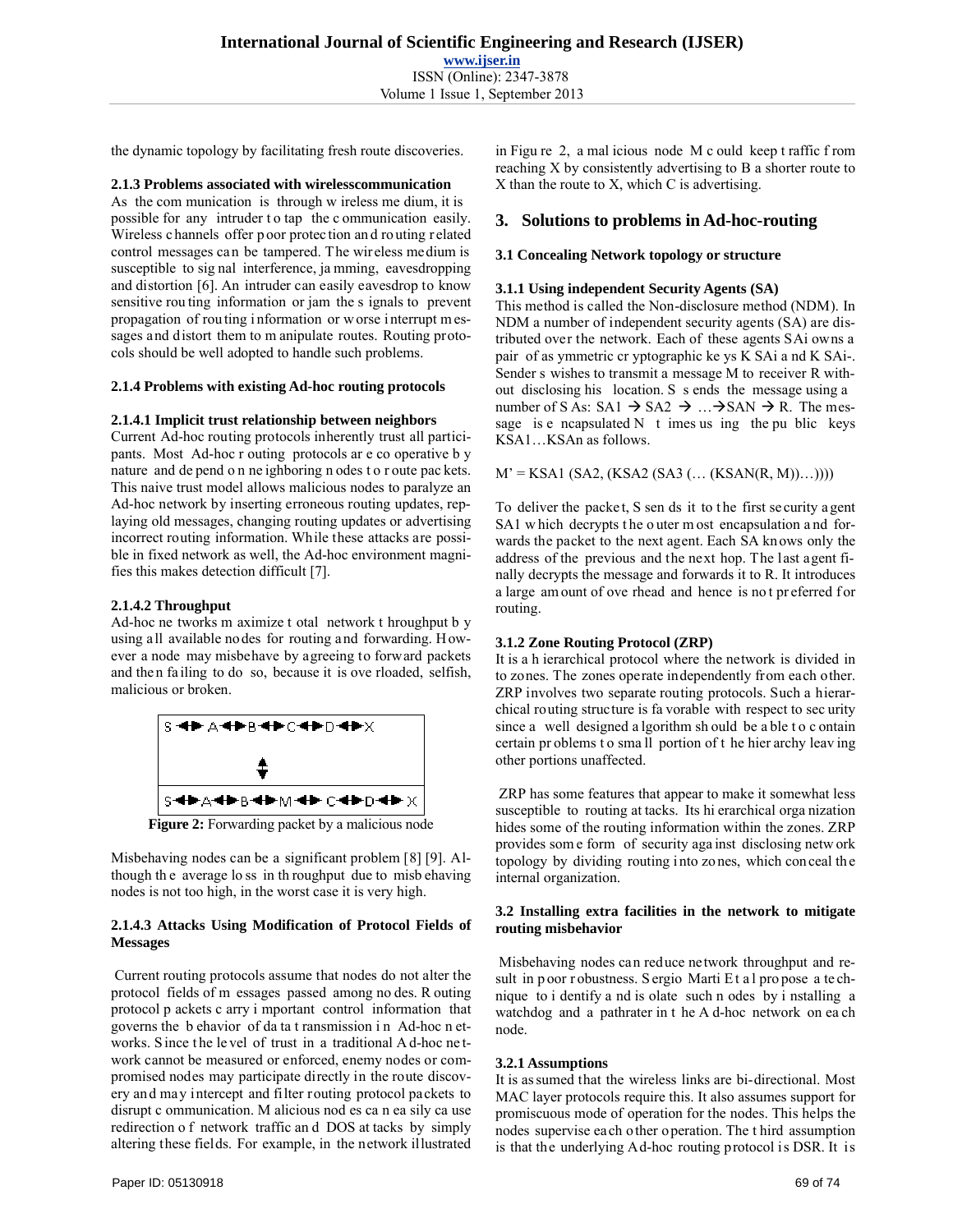possible to extend the mechanism to o ther routing protocols as well.

#### **3.2.2 Mechanism**

The watchdog identifies misbehaving nodes, while the pathrater avoids routing pa ckets throu gh these node s. When a node forwards a packet, the node's watchdog verifies that the next node in the path also forwards the packet. The watchdog does this b y listening pr omiscuously t o t he ne xt node's transmissions. If t he next node does not forward the packet, then it is misbehaving. The pathrater uses this knowledge of misbehaving nodes to choose the network path that is most likely to deliver packets.

## **3.2.3 Watchdog**

The w atchdog method de tects m isbehaving nodes. F igure3 illustrates how the watchdog works. Node A cannot transmit all the way to node C, but it can listen in on node B's traffic. Thus, when A transmits a packet for B to forward to  $C$ , A can often tell if B transmits the packet. If encryption is n ot performed separately for e ach link, which can be expensive, then A can also tell if B has tampered with the payload or the header.



**Figure 3:** Operation of the watchdog.

We implement the watchdog by maintaining a bu ffer of recently se nt packets a nd c omparing ea ch overheard packet with the packet in the buffer to see if there is a match. If so, the pa cket i n the buffer is removed a nd forg otten by th e watchdog, since it has been forwarded on. If the packet has remained in t he buffer for longer than a certain timeout, the watchdog increments a failure tally for the node responsible for fo rwarding on the packet. If t he t ally ex ceeds a certain threshold bandwidth, it de termines tha t th e node is misbehaving and sends a m essage to the source notifying it of the misbehaving node.

Advantages: The watchdog mechanism can detect misbehaving nodes at forwarding level and not just the link level. Weakness: It migh t not dete ct mis behaving no des in presence of 1) ambi guous c ollusions 2) re ceiver collusions 3) limited transmission power 4) false misbehavior 5) collision 6) partial dropping.

# **3.2.4 Analysis of Watchdog's weaknesses**



#### **3.2.4.1 Ambiguous collision**

The ambiguous collision problem prevents A from overhearing transm issions fr om B. As fi gure3.5 il lustrates, a packet collision occur at A while it is listening for B to forward on a packet. A does not know if the collision was caused by forwarding on a p acket as it should or if B never forwarded the packet and t he collision w as caused by o ther nod es in A's neighborhood. Bec ause of t his un certainty, A sh ould i nstead continue to watch B over a period of time.



## **3.2.4.2 Receiver collision**

In the re ceiver collision pr oblem, no de A can o nly t ell whether B sends the packet to C, but it cannot tell if C receives it. If a coll ision occurs at C when B first forwards the packet, A only see s B f orwarding the packet and a ssumes that C successfully receives it. Thus, B could skip retransmitting the packet and evade detection [9][10].

## **3.2.4.3 False misbehavior**

False misbehavior can occur when nodes falsely report other nodes as m isbehaving. A malic ious node could a ttempt t o partition the network by claiming that some nodes following it in the pat h are misbehaving. For instance, node A could report that node B i s not forwarding packets when in fact it is. This will cause S to mark B as misbehaving when A is the culprit. This behavior, however, will be detected. Since A is passing mes sages onto B (as verified by S), t hen any acknowledgements from  $D$  to  $S$  w ill go through  $A$  to  $S$ , and  $S$ will wonder why it receives replies from D when supposedly B dropped packets in the forward direction. In addition, if A drops a cknowledgements to hide the m fro m S , the no de B will detect this misbehavior and will report it to D.

# **3.2.4.4 Limited transmission power**

Another problem is that a misbehaving node that can control its transmission power can circumvent the watchdog. A node could l imit its t ransmission pow er suc h that the s ignal i s strong enough to be overheard by the previous node but too weak to be received by the true recipient.

#### **3.2.4.5 Multiple colluding nodes**

Multiple nodes in collusion can mount a mo re sophisticated attack. For example, B and C from figure3.4 could collude to cause mi schief. In t his ca se, B fo rwards a packet to C but does not report to A when C drops the packet. Because of its limitation, it may be necessary to disallow two consecutive untrusted nodes in a routing path.

# **3.2.4.6 Partial dropping**

A node can circumvent the watchdog by dropping packets at a lower rate than the watchdog's configured minimum misbehavior t hreshold. Al though t he watchdog will no t d etect this node as misbehaving, this node is forced to forward at the threshold bandwidth. In this way the watchdog serves to enforce this minimum bandwidth. For the watchdog to work properly it must know where a packet should be in two hops.

# **3.3 Pathrater**

Just like the watchdog, the pathrater is ru n by eac h node. It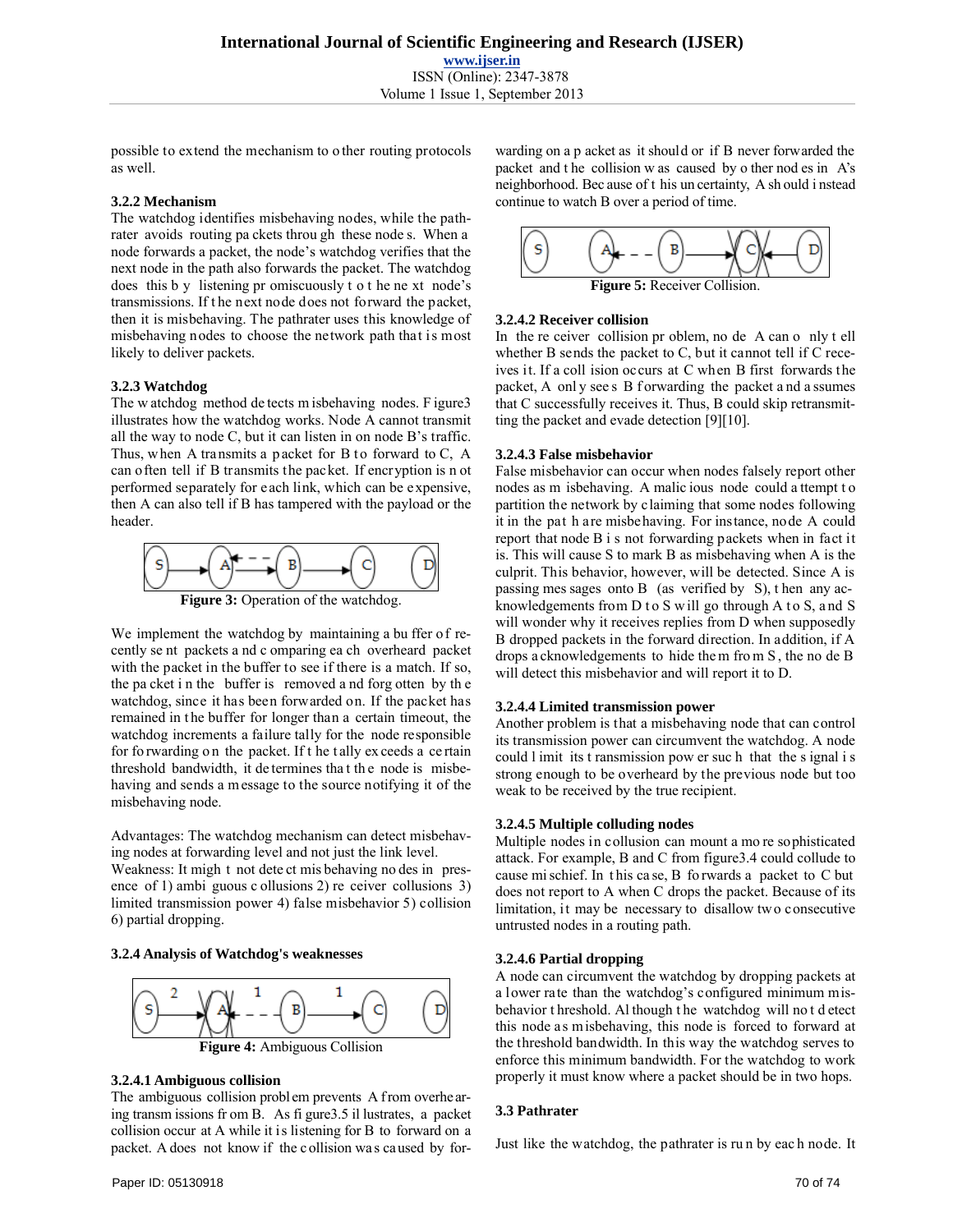combines the knowledge o f misbeha ving nodes w ith li nk reliability data t o pick. Ea ch node m aintains a rat ing for every other node it knows about in the network. It calculates a path metric by averaging the node ratings in the path. We choose this metric because it gives a comparison of the overall reliability of different paths and allows pathrater to emulate t he sh ortest length pa th alg orithm w hen no rel iability information ahs b een collected, as ex plained below. If there are multiple p aths to the sa me desti nation, w e choose the path with the highest metric. Since the pathrater depends on knowing the exact p ath a packet has trave rsed, it must be implemented on top of a source routing protocol.

The pathrater assigns ratings to nodes according to the following algorithm. When anode in the network becom es known to the pathrater (through route discovery), the pathrater assigns it a "neutral" rating of 0.5. A node a lways rates itself w ith a 1. 0. Th is e nsures that w hen ca lculating p ath rates, i f a ll o ther n odes a re ne utral nodes (rather tha n s uspected m isbehaving no des); the pa thrater picks the shortest length path. The pathrater increments the ratings of nodes on all actively used paths by 0.01 at per iodic intervals of 2 00 ms. An actively used path is one on which the node has sent a p acket within the p revious ra te increment int erval. Th e maximum value a neu tral node can attain is 0.8. We decrement a n ode's rating by  $0.05$  when we detect a link break during p acket forwarding and the node b ecomes unreachable. The low er bound rating of a "neutral" node is 0.0. Th e pathrater d oes not m odify the ra tings of nodes that are no t currently in active use.

We assign special highly negative value,  $-100$  in the simulations, to nodes su spected of mi sbehaving by the wat chdog mechanism. When the pa thrater c alculates t he pa th m etric, negative pa th values indicate t he e xistence of o ne or mo re suspected misbehaving nodes in the path. If a node is marked as misbehaving due to a temporary malfunction or incorrect accusation it would be preferable if it were not permanently excluded fr om r outing. The refore n odes that ha ve negative ratings should have their ratings slowly increased or set back to a non-negative value after a long timeout.

# **3.3.1 Performance Throughput and Overhead**

The watchdog and pathrater mechanism with DSR algorithm improves throughput by 27% while increasing the overhead from 12% to 24%. But this overhead is due to the way DSR operates to m aintain ro utes. The watchdog itself a dds very little o verhead. Although t he ove rhead is s ignificant, t hese extensions still i mprove net thr oughput. In ne tworks w ith moderate mobility throughput improves by 17% while overhead transmission increases from 9% to 17%.

# **3.4 Security-Aware Ad-hoc Routing (SAR)**

It makes use of trus t le vels (security attributes a ssigned to nodes) t o m ake in formed, se cure rou ting d ecision. C urrent routing pr otocols d iscover t he sh ortest pa th between t wo nodes. B ut S AR c an d iscover a pa th w ith de sired sec urity attributes (E.g. a path through nodes with a particular shared key) [12]. A node initiating route discovery sets the sought security le vel for t he ro ute i.e. the requ ired minimal tr ust level for n odes part icipating in the q uery/ repl y pro pagation[13],[14]. Nodes at each trust level share symmetric encryption keys. Intermediate nodes of different levels cannot decrypt in-transit rou ting pac kets or de termine w hether th e required se curity attributes ca n be sa tisfied and dro p t hem. Only the nodes with the correct key can read the header and forward the packet. So if a packet has reached the destination, it must have been propagated by nodes at the same level, since only they can decrypt the packet, see its header and forward it.



**Figure 6:** Forwarding packet by secure route

# **3.5 Implementation**

SAR can extend any routing protocol. Here we see how to extend AODV and call it SAODV. Most of AODV's original behavior suc h as on- demand d iscovery u sing flooding, re verse pa th maintenance an d forward path se tup v ia Ro ute Request and Reply (RREP) messages is retained.

The RREQ (Route REQuest) and the RREP (Route REPly) packets f ormats are modifie d to carry addi tional secur ity information. The RREQ packet has an additional field called RQ\_SEC\_REQIREMENT that indicates the required security level for the r oute t he sender w ishes to discover. Th is could be a bit vector.. An intermediate node at the required trust le vel, u pdates th e R REQ pac ket by updating a nother new f ield, RQ SEC GUARANTEE f ield. The RQ\_SEC\_GUARANTEE field contains the minimum security offered in the route. This can be achieved if each intermediate node at the required trust level performs an 'AND' operation with RQ\_SEC\_GUARAN TEE field it r eceives and puts the updated value ba ck in to the RQ\_SEC\_GUARANTEE field before forwarding the packet.

Finally the packet reaches the destination if a route exists. In the RREP packet one additional field is also added. When an RREQ successfully traverses the network to the sender, the RQ\_SEC\_GUARANTEE represent s the minim um secur ity level in the entire pa th from source to d estination. So the destination copies this from the RREQ to the RREP, into a new field called RP\_SEC\_GUARANTEE field. The sender can use this value to determine t he sec urity le vel on t he whole pa th, s ince the se nder can fi nd ro utes w hich offer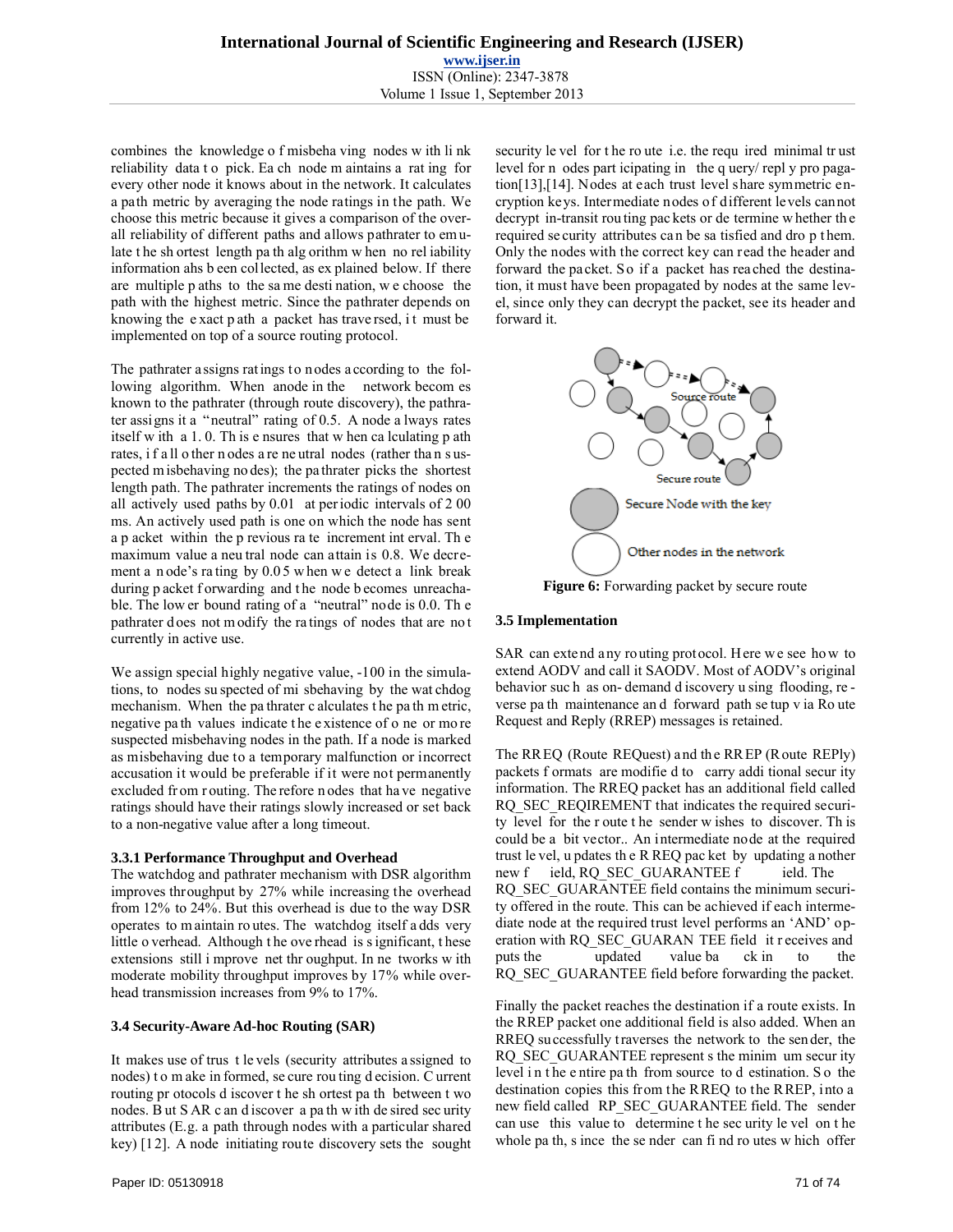more secur ity than a sked for , w ith w hich he ca n ma ke informed decisions.

Drawbacks: A lot of encryption overhead, since each intermediate node has to performs it.

#### **3.6 Secure Routing Protocol**

A Security Association (SA) exists between the source node (S) and destination node (T).One way of establishing this SA is ne gotiating a shared secret key by the k nowledge of the public key of the other end. The existence of the SA is justified, because the end hosts choose a secure communication scheme and consequently should be able to authenticate each other. The S A w ould b e established b y any of gr oup key exchange schemes [9] [11]. However the exists of SAs with any of the intermediate nodes is unnecessary. It is required that the e nd nodes be able to use n on-volatile m emory to maintain state information regarding relayed queries, so t hat previously seen route requests are discarded. It is also e xpected that a one to one mapping exists between MAC and IP addresses exists. Finally the broadcast nature of the radio channels requires that each tr ansmission i s rec eived b y all neighbors, which are ass umed t o o perate in promisc uous mode (i.e. able to o verhear all transm issions from nodes within the range of their transceiver).

#### **3.6.1 Working**



**Figure 7:** Secure Routing Network

The s ource node (S) initiates the r oute discovery b y constructing a rout e request packet. The route request packet is identified by a random query identifier (rnd#) and a sequence number (sq  $#$ ). We a ssumed th at a security ass ociation (a shared key KST) is estab lished between source (S) and destination (T).

S constructs a Message Authentication Code (MAC) which is a hash of so urce, destination, random query identifier, sequence n umber and K ST i .e. MAC =  $h(S, T, r \text{ nd}\#, s \text{ q}\#, s \text{ q}\#, s \text{ q}\#, s \text{ q}\#, s \text{ q}\#, s \text{ q}\#, s \text{ q}\#, s \text{ q}\#, s \text{ q}\#, s \text{ q}\#, s \text{ q}\#, s \text{ q}\#, s \text{ q}\#, s \text{ q}\#, s \text{ q}\#, s \text{ q}\#, s \text{ q}\#, s \text{ q}\#, s \text{ q}\#, s \text{ q}\#, s \text{ q}\#, s \text$ KST). In add ition the ide ntifier (IP addr esses) o f the tra versed intermediate no des ar e a ccumulated in the ro ute r equest packet. I ntermediate n odes re lay route req uests. The intermediate nodes als o ma intain a limited a mount of state information regarding relayed queries (by storing their random sequ ence nu mber), so t hat p reviously se en ro ute requests are discarded.

 More than one ro ute request packet reaches the destination through different routes. The destination T calculates a MAC covering the route reply contents and then returns the packet to S ov er th e re verse ro ute a ccumulated in th e resp ective request packet. The destination resp onds to one or mor e route request packets to provide the source with an as diverse topology picture as possible.

# **4. Advantages**

Computing the MAC is not computationally expensive. Message i ntegrity is preserved. If c onfidentiality of data is re quired w e c ould encrypt the pa y load w ith the share d k ey KST. Di fferent a ttacks on rou ting an d how t hey are co untered

Let M1, M2 be two malicious intermediate nodes.

We denote the query request as a list  $\{QST; n1, n2... nk\}$ . QST denotes the SRP header for a query searching for T and initiated by S.

ni, i n ot =  $\{1, k\}$  are the IP addresses of the intermediate nodes and  $n1 = S$ ,  $nk = T$ .

Similarly, a route reply is denoted as  $\{RST; n1, n2, \ldots, nk\}$ 

#### **Case 1**:

When M receives  $\{QST; S\}$  it tries to mislead S by generating  ${RST; S, M1, T}$  i.e. it fa kes that destination T is its neighbor. This is possible in a regula r routing protocol, but not here, since only T can generate the MAC which is verified by S.

#### **Case 2:**

If M1 discards request packets that it receives, it narrows the topology view of S. But at the same time it practically removes itself from S's view. Thus it cannot inflict harm to data flows originating from S, and route chosen by S would not include M1.

#### **Case 3:**

When M1 receives  $\{RST, S, 1, M1, S, 4, T\}$  it tampers with its contents and relays  $\{RST, S, 1, M, Y, T\}$ . Y being any sequence of n odes, S readily disc ards the reply due to th e integrity protection provided by MAC.

# **Case 4:**

When M2 receives  $\{QST; S, 2, 3\}$  i t corrupts the ac cumulated route and relays

 ${QST; S, X, 3, M2}$  to its neighbors, where X is a false IP address. This request arrives at T, which constructs the reply and routes it over  $\{T, M2, 3, X, S\}$  towards S. but when node 3 receives the reply it cannot forward it any further since X is not its neighbor and the reply is dropped.

# **Case 5:**

If M1 replays route requests to consume network resources, they w ill be discarded by i ntermediate n odes, sinc e th ey maintain a list of query identifiers seen in the past. The query identifier is a random number, so that it is not guessable by the malicious node.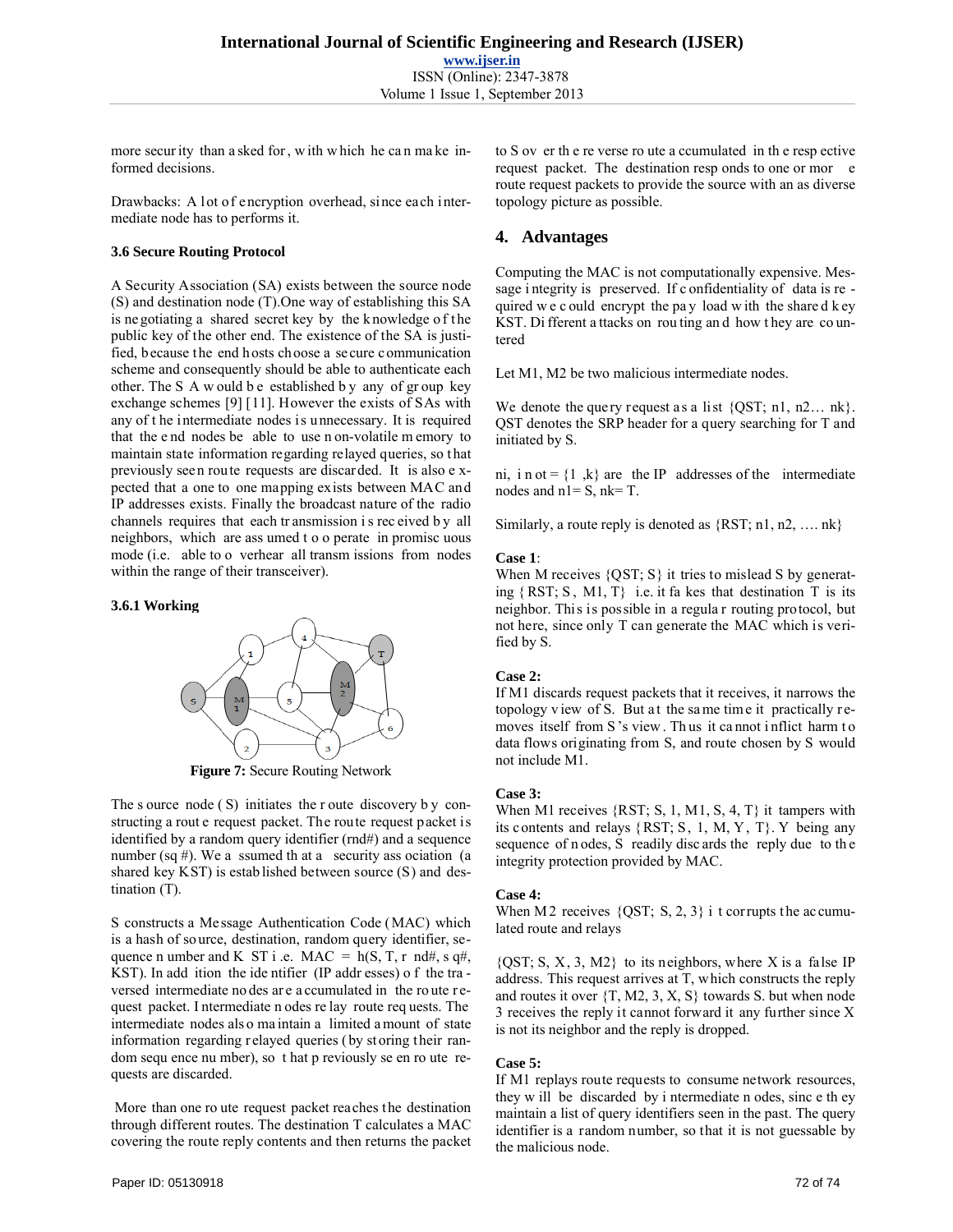## **Case 6:**

If M1 attempts to forward  $\{QST; S, M^*\}\$ i.e. it spoofs its IP address. Consequently S would accept  $\{RST, S, M^*, 1, 4, T\}$ as a ro ute. Bu t the c onnectivity in formation co nveyed by such a reply is correct. However, in practice, neighbor discovery that maintain information on the binding of the MAC and IP address can strengthen the protocol. Packets would be discarded when relayed by same data link interface i.e. same MAC address with more than one different IP address.

#### **3.7 Attacks on SRP Protocol**

#### **Tunneling**

 If 2 nodes collude during the 2 phases (request and reply) of a single rout e disc overy, then the protocol c ould be attacked. e.g.: if M1 received a route request, it can tunnel it to M2 i.e. discover a route to M2 and send the request encapsulated in a data packet. Then M2 broadcasts a request with the route segment between M1 and M2 falsified { QST; S, M1, Z, M2}. T receives the request and constructs a reply which is routed one {T, M2, Z, M1, S}. M2 receives the reply and tunnels it back to M1, which then returns it to S. As a result the connectivity information is only partially correct.

# **5. Replay**

If M1 rew rites the RND# with some other random number, its neighbors think that it is a genuine packet and keep forwarding i t, t hus w asting t heir reso urces. O nly when the packet re aches the d estination can t his misuse be d etected using the MAC.

# **6. Conclusion**

We have presented an overview of the existing security scenario i n t he Ad-Hoc netw ork e nvironment. Key m anagement, A d-hoc routing as pects o f w ireless Ad-hoc ne tworks was discussed. Ad-hoc networking is s till a raw area of research as can be seen with the p roblems that exist in these networks and the emerging solutions. The key management protocols are st ill very ex pensive an d n ot fail safe. S everal protocols for routing i n Ad-hoc networks have been proposed. There is a need to make them more secure and robust to a dapt to t he dem anding requ irements of these networks. Intrusion detection is a critical security area. But it is a difficult goal to achieve in the reso urce de ficient A d-hoc e nvironment [1]. But the flexibility, ease and speed with which these ne tworks c an be set u p i mplies t hey w ill gain w ider application [14] [15] . Th is leaves A d-hoc networks w ide open for research to meet these demanding application.

# **References**

- [1] Yongguang Zhang, Wenke Lee, Yi-An H uang"Intrusion Detection in Wireless Ad-hoc Net works", Wireless Net works 9 (5), 545-556,2003
- [2] N.Asokan, Philip Ginzboorg, "Key Agreement in Adhoc Networks, Preprint submitted to El sevier preprint,3 Freb-

uary 2003

- [3] L. Zhou, Z.J. Haas, Cornell Univ., "Securing ad hoc networks," IEEE Network, Volume: 13 , Page(s): 24-30, ISSN: 0890-8044. Nov/Dec 1999
- [4] B D ahill, BN Le vine, E Ro yer, C Shields "A Secure Routing Protocol for Ad Hoc Networks" Network Protocols, 2002. Proceedings. 10th IEEE International Conference on 12-15 Nov. 2002
- [5] Janne L undberg, H elsinki U niversity o f Technology,Routing S ecurity in Ad Hoc N etworks, Tik-110.501 Seminar on Network Security, HUT TML 2000
- [6] Seung Yi, Prasad Nal durg, Robin Kravets, Security-Aware Ad-Hoc Routing for Wireless Networks, Proceeding MobiHoc '01 Proceedi ngs o f the 2nd ACM int ernational symposium on Mob ile ad hoc networking & computing, Pages 299-302, ACM New York, NY, USA ©2001
- [7] S Marti, TJ Giuli, K Lai, M Baker, "Mitigating Routing Misbehaviour in Ad Hoc Networks",International Conference on Mobile Computi ng a nd Networking: Proceedings,2000
- [8] Maarit Hietalahti,Key Establ ishment in Ad H oc Networks, Electronic Notes in Theoretical Computer Science, Elsevier,2008
- [9] M Steiner, G Tsudik, MWaidner Key Agreement in Dynamic P eer Groups" Pa rallel and D istributed S ystems, IEEE Transactions on 11 (8), 769-780, 2000.
- [10] S. Corson, J. M acker,"Mobile Ad Hoc Networking (MA-NET): Routing Protocol Performance Issues and Evaluation Consideration", MANET Performance Issues January 1999
- [11]RJ Anderson, MG K uhn "I nformation hiding-a survey",FAP Petit colas, Proceed ings of the IEEE 87 (7), 1062-1078,1999
- [12] E. M. Royer and C.K. Toh." Review of Current Routing Protocols for Ad H oc Mo bile Wireless Networks",Personal Co mmunications, IEEE 6 (2), 46 -55A, 1999
- [13] DB Johnson, DA M altz," The D ynamic Source Routing Protocol for Mobi le Ad H oc N etworks",KluwerInternational Series in Eng ineering and Computer Science, 153-179,1996
- [14] Perkins, Charl es E., a nd Eli zabeth Royer. "Ad-Hoc On-Demand Distance Vector Routing." WMCSA'99. Second IEEE Workshop on, 1999
- [15] ZJ Haas, MR Pearlman," The performance of query control schemes for the zone routing protocol", IEEE/ACM Transactions on Networking (TON) 9 (4), 427-438,2001

# **Author Profile**



**Chinmaya Kumar** Nayak is an Assistant Professor in the Department of Computer Science & Engineering, Ga ndhi Instit ute for Technological Advancement (GIT A), Bh ubaneswar, Odisha, India. He is an author of the book "Data Structure Using

C". He published many papers in national seminars and international journals. His research area includes image processing, adhoc networks etc.